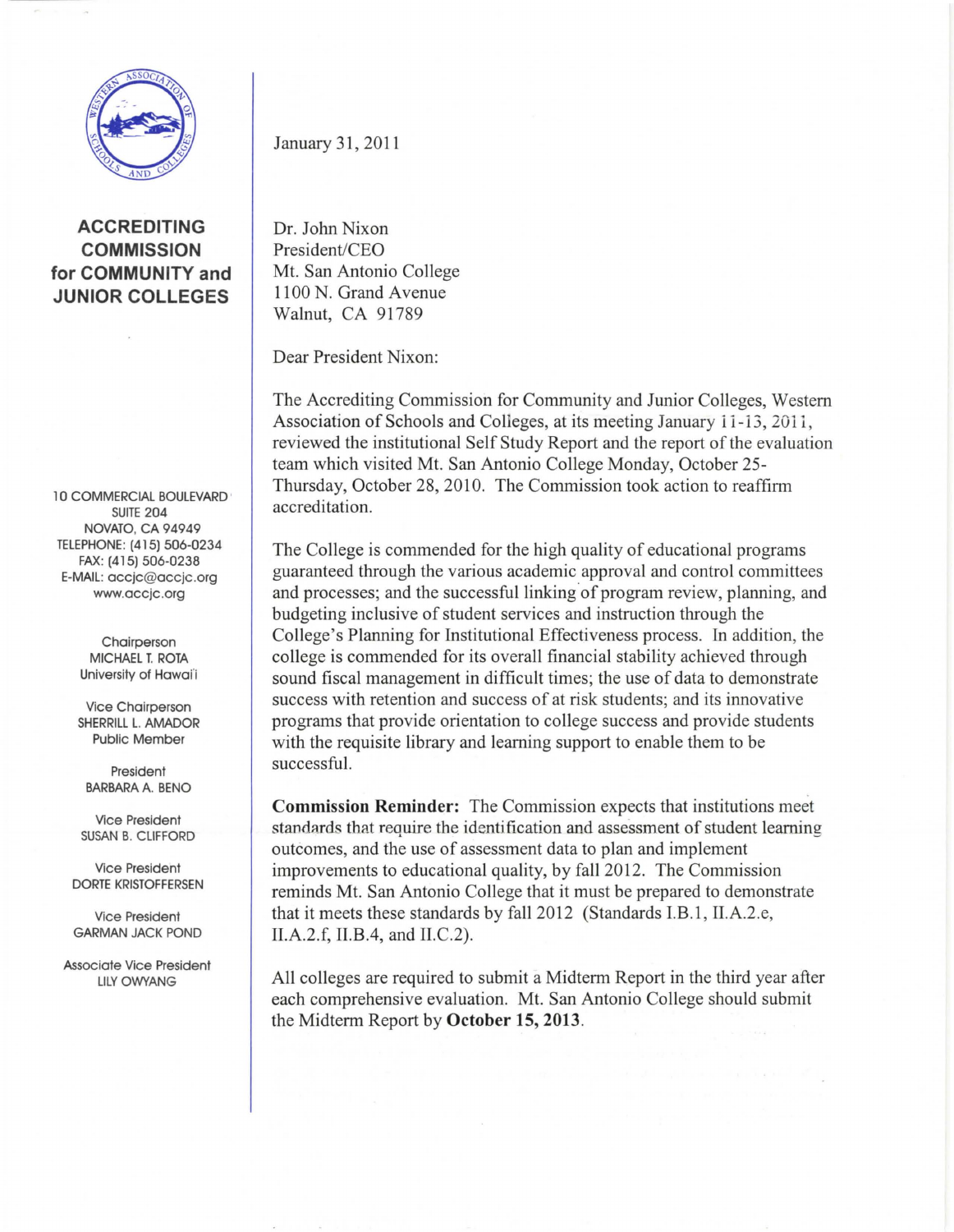Dr. John Nixon Mt. San Antonio College January 31, 2011 Page Two

I have previously sent you a copy of the Evaluation Team Report. Additional copies may now be duplicated. The Commission requires you to give the team report and this letter dissemination to your college staff and to those who were signatories of your college Self Study Report. This group should include the Chancellor, campus leadership, and the Board of Trustees. The Commission also requires that the Evaluation Team Report and the Self Study Report be made available to students and the public. Placing copies in the college library can accomplish this. Should you want an electronic copy of the team report, please contact Commission staff.

The recommendations contained in the Evaluation Team Report represent the observations of the evaluation team at the time of the visit. The Commission reminds you that while an institution may concur or disagree with any part of the report, the College is expected to use the Evaluation Team Report to improve the educational programs and services of the institution.

The College conducted a comprehensive self study as part of its evaluation. The Commission suggests that the plans for improvement of the institution included in its self study efforts be used to support the continuing improvement of Mt. San Antonio College. The next comprehensive evaluation of the College will occur during **Fall 2016**.

On behalf of the Commission, I wish to express continuing interest in the institution's educational programs and services. Professional self-regulation is the most effective means of assuring integrity, effectiveness and quality.

Sincerely,

Barbara a Beno

Barbara A. Beno, Ph.D. President

BAB/tl

cc: Dr. Virginia Burley, Accreditation Liaison Officer Board President, Mt. San Antonio CCD Dr. Brian King, Team Chair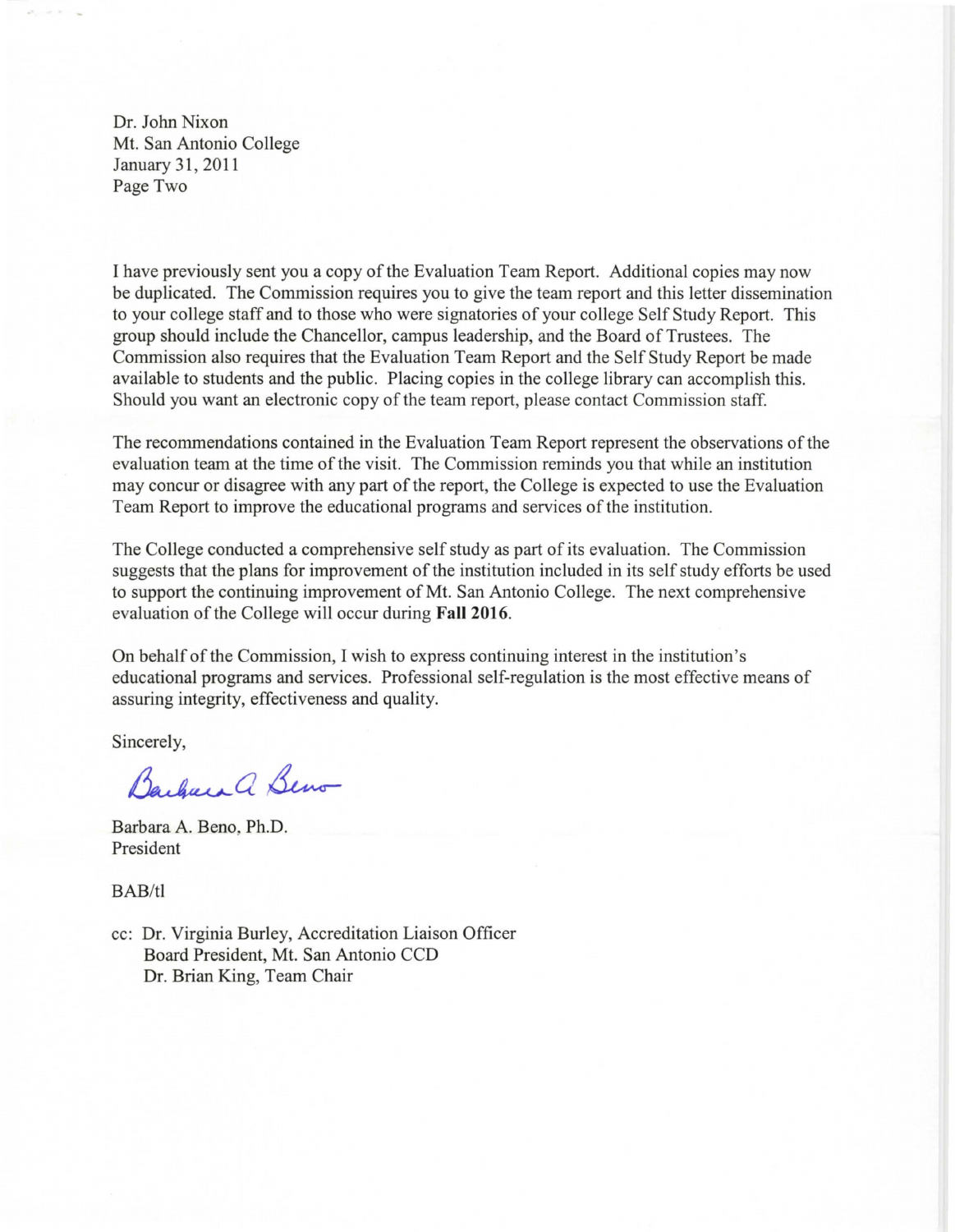## **Accrediting Commission for Community and Junior Colleges**

Western Association of Schools and Colleges

## *PREPARATION OF*A *MIDTERM REPORT*

A **Midterm Report** is due in the third year following the evaluation team visit. An institution is expected to address and resolve all recommendations provided by a comprehensive evaluation team within six years or by the time of the next comprehensive visit. An institution is also expected to follow up on all of its own plans for improvement as identified in the Self Study Report within the same six-year period. In the Midterm Report, the institution is required to inform the Commission of its progress toward resolution of these matters. The institution is expected to provide narrative information and analysis regarding:

- each of the recommendations of the evaluation team
- the areas identified in the planning agenda of its self study
- updates on substantive change approvals or pending proposals

The report will be reviewed by the Commission at its next regularly scheduled meeting, and the institution will be notified as to what action, if any, it must take next.

## **Midterm Report Format**

The following format for the report should be used:

1. Cover Sheet

Include the date of submission, the name and address of the institution, and a notation that this is a Midterm Report.

- **2.**  Table of Contents
- **3.** Statement on Report Preparation

The statement, signed by the Chief Executive Officer of the institution, describes the process of report preparation and identifies those who were involved in its preparation, review, and approval.

- **4.**  Response to Team Recommendations and the Commission Action Letter The report should describe the progress made on each recommendation, analyze the results achieved to date, provide evidence of the results, and indicate what additional plans the institution has developed.
- 5. Response to Self-identified Issues In the Planning Agenda section of the self study, the institution reported on areas

needing improvement. The institution should provide a brief description of the progress made on these self-identified issues specifying timelines to completion and responsible parties.

- 6. Update on Substantive Change Proposals in progress, pending, or planned
- 7. The Midterm Report must be reviewed by the Governing Board prior to its submission